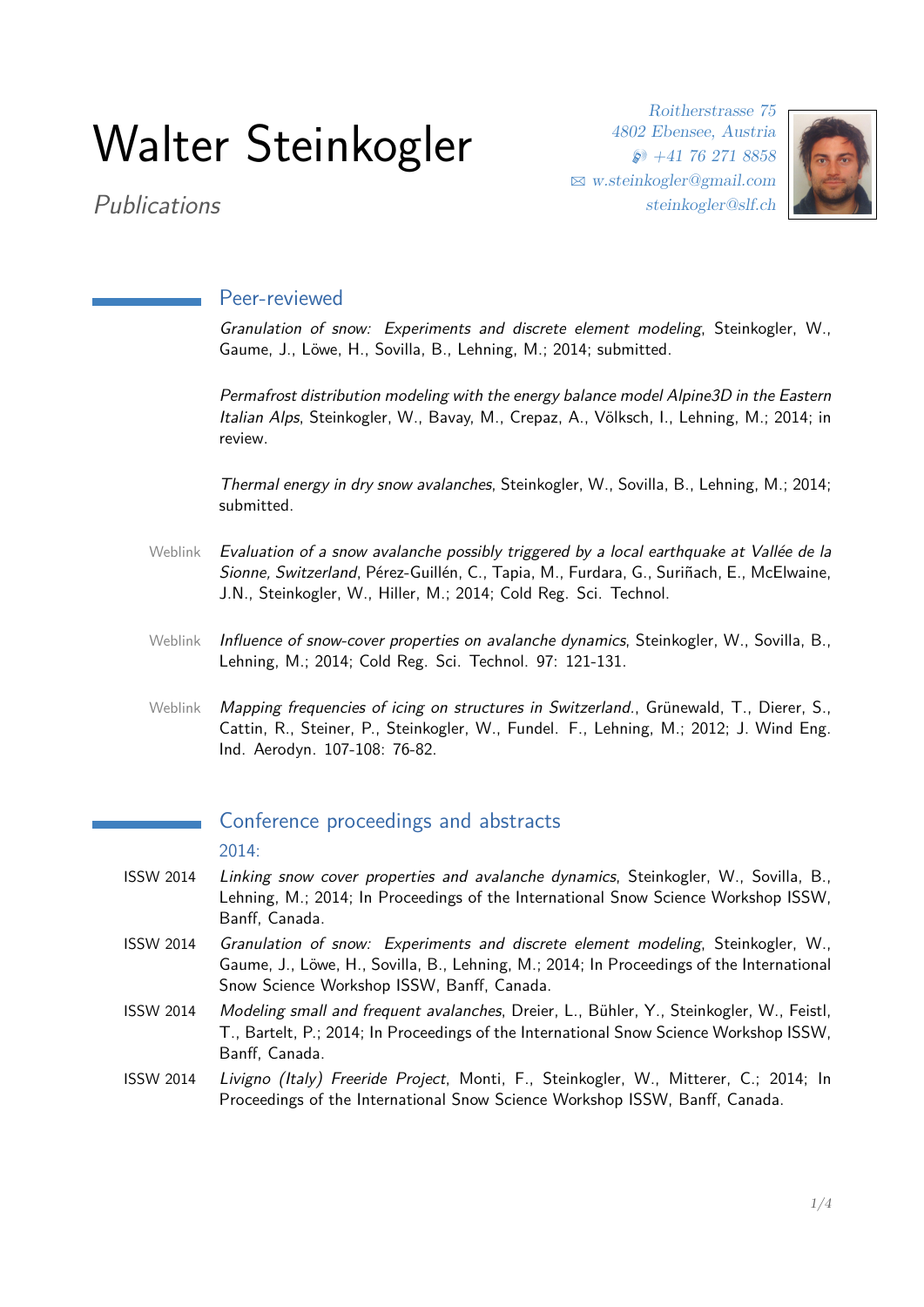- FA 2014 An integrated approach for backcountry snow sports safety and avalanche risk management., Monti, F., Steinkogler, W., Mitterer, C., Pozzi, A.; 2014; Forum Alpinum, Brescia, Italy.
- FA 2014 Bringing avalanche forecasting into the 21st century: a combination of models and weather stations., Monti, F., Bellaire, S., Mitterer, C., Steinkogler, W., Pozzi, A.; 2014; Forum Alpinum, Brescia, Italy.
- GF 2014 Linking snow cover properties and avalanche dynamics., Steinkogler, W., Sovilla, B., Lehning, M.; 2014; Graubünden forscht: Young Scientists in Contest, Davos, Switzerland.
- GF 2014 Granulation of snow: Experiments and discrete element modeling., Steinkogler, W., Gaume, J., Löwe, H., Sovilla, B., Lehning, M.; 2014; Graubünden forscht: Young Scientists in Contest, Davos, Switzerland.
- EUCOP 2014 4D Permafrost modeling with Alpine3D, Steinkogler, W., Bavay, M., Lehning, M.; 2014; 4th European Conference on Permafrost, Evora, Portugal.

#### 2013:

- ISSW 2013 [Weblink](http://arc.lib.montana.edu/snow-science/objects/ISSW13_paper_P2-58.pdf) Granulation of Snow, Steinkogler, W., Sovilla, B., Lehning, M.; 2013; In Proceedings of the International Snow Science Workshop ISSW, Grenoble, France.
- ISSW 2013 [Weblink](http://arc.lib.montana.edu/snow-science/objects/ISSW13_paper_O1-19.pdf) Thermal Energy in Snow Avalanches, Steinkogler, W., Sovilla, B., Jonas, T., Lehning, M.; 2013; In Proceedings of the International Snow Science Workshop ISSW, Grenoble, France.
- ISSW 2013 [Weblink](http://arc.lib.montana.edu/snow-science/objects/ISSW13_paper_P1-03.pdf) Toward Better Decision Tools for the Management of Frequent Avalanches, Segor, V., Pitet, L., Bovet, E., Dellavedova, P., Sovilla, B., Steinkogler, W., Veitinger, J., Maggioni, M., Chiambretti, I., Prola, M.; 2013; In Proceedings of the International Snow Science Workshop ISSW, Grenoble, France.
- ISSW 2013 [Weblink](http://arc.lib.montana.edu/snow-science/objects/ISSW13_paper_O4-33.pdf) The Full-Scale Avalanche Dynamics Test Site Vallée de la Sionne, Sovilla, B., McElwaine, J., Steinkogler, W., Hiller, M., Dufour, F., Surinach, E., Guillen, C., Fischer, J.-T., Thibert, E., Baroudi, D.; 2013; In Proceedings of the International Snow Science Workshop ISSW, Grenoble, France.
- DACA 2013 Measuring the thermal balance of a snow avalanche, Steinkogler, W., Sovilla, B., Jonas, T., Lehning, M.; 2013; Davos Atmosphere and Cryosphere Assembly, Davos, Switzerland.
- DACA 2013 Development, refinement and application of a new evaluation and comparison method for computational snow avalanche simulation, Fischer, JT., Fromm, R., Gauer, P., Sovilla, B., Steinkogler, W., Granig, M., Christen, M.; 2013; Davos Atmosphere and Cryosphere Assembly, Davos, Switzerland.
- DACA 2013 The study of snow avalanches from a climate change perspective, Dellavedova, Segor, Pitet, Bovet, Steinkogler, Veitinger, McElwaine, Maggioni, Prola, Barbero, Chiambretti, Sovilla; 2013; Davos Atmosphere and Cryosphere Assembly, Davos, Switzerland.
- DACA 2013 Observed and modelled snow structure at the glacier Kongsvegen (Svalbard), Obleitner, Jacobi, Karner, Bilgeri, Steinkogler, Kohler; 2013; Davos Atmosphere and Cryosphere Assembly, Davos, Switzerland.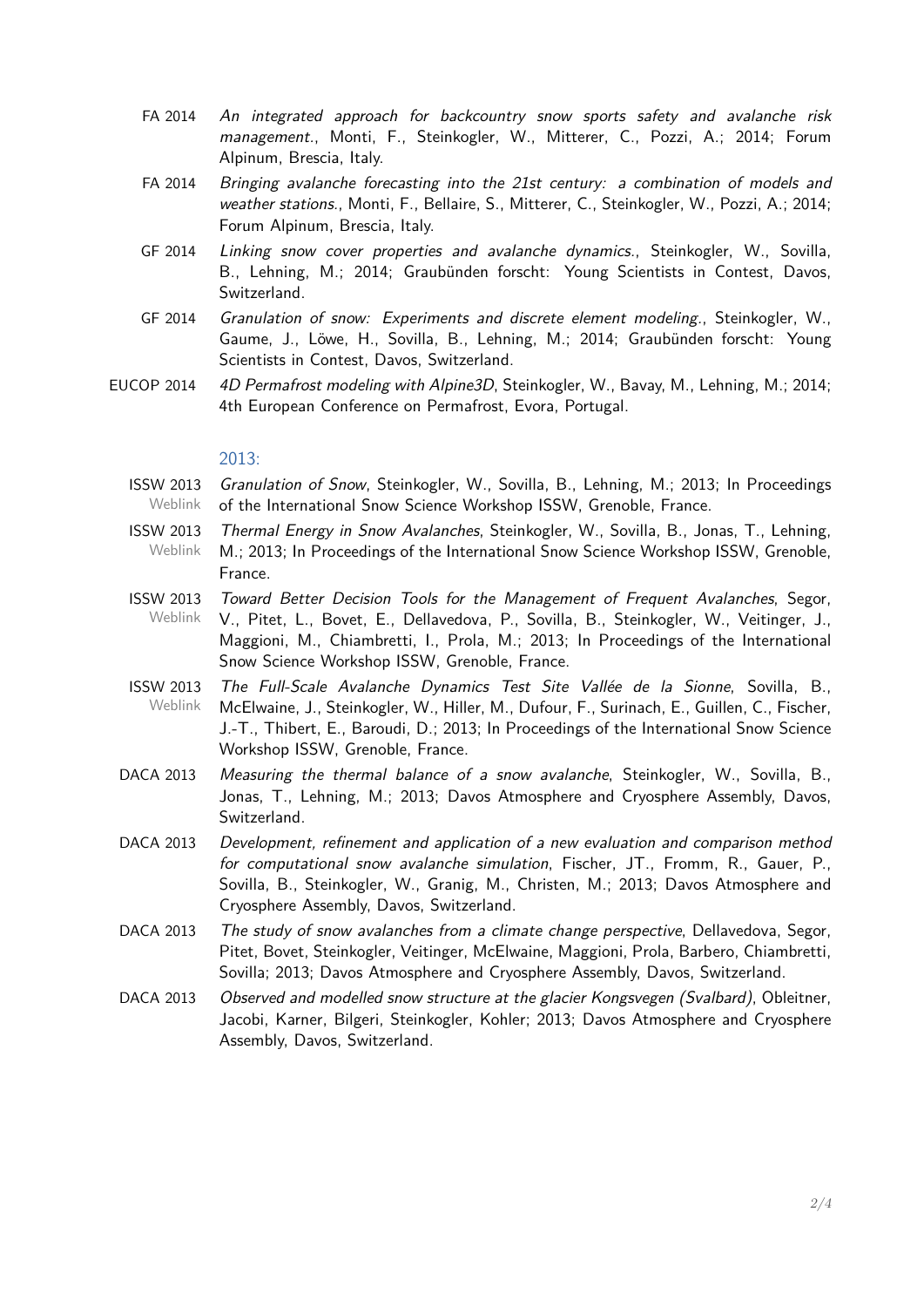2012:

- ISSW 2012 [Weblink](http://arc.lib.montana.edu/snow-science/objects/issw-2012-569-573.pdf) How snow cover properties influence avalanche dynamics, Steinkogler, W., Sovilla, B., Lehning, M.; 2012; In Proceedings of the International Snow Science Workshop ISSW, Anchorage, USA.
- ISSW 2012 [Weblink](http://arc.lib.montana.edu/snow-science/objects/issw-2012-032-037.pdf) The role of thermal temperature in avalanche flow, Valero, C., Feistl, T., Steinkogler, W., Buser, O., Bartelt, P.; 2012; In Proceedings of the International Snow Science Workshop ISSW, Anchorage, USA.
- ISSW 2012 [Weblink](http://arc.lib.montana.edu/snow-science/objects/issw-2012-444-449.pdf) Objective Comparison of Two Numerical Avalanche Dynamics Models, Fischer, J.-T., Steinkogler, W., Granig, M., Christen, M.; 2012; In Proceedings of the International Snow Science Workshop ISSW, Anchorage, USA.
- EGU 2012 Influence of snow-cover properties on avalanche dynamics, Steinkogler, W., Sovilla, B., Lehning, M.; 2012; European Geoscience Union, Vienna, Austria.
- EGU 2012 Permafrost simulations in the Dolomites using Alpine3D, Steinkogler, W., Bavay, M., Lehning, M.; 2012; European Geoscience Union, Vienna, Austria.
- EGU 2012 Snow micro-structure at Kongsvegen glacier, Svalbard, Bilgeri, F., Karner, F., Steinkogler, W., Fromm, R., Obleitner, F., Kohler, J.; 2012; European Geoscience Union, Vienna, Austria.
- EGU 2012 Large-scale modelling permafrost distribution in Ötztal, Pitztal and Kaunertal (Tyrol), Hoinkes, S., Sailer, R., Lehning, M., Steinkogler, W.; 2012; European Geoscience Union, Vienna, Austria.

#### 2010:

IGS 2010 A new map of icing potential for Switzerland, Grünewald, Steinkogler, Dierer, Cattin, Steiner, Lehning; 2012; International Symposium on Snow, Ice and Humanity in a Changing Climate, Sapporo, Japan.

#### 2009:

- ISSW 2009 [Weblink](http://arc.lib.montana.edu/snow-science/objects/issw-2009-0132-0135.pdf) Systematic Assessment of New Snow Settlement in SNOWPACK, Steinkogler, W., Fierz, C., Lehning, M., Obleitner, F.; 2009; In Proceedings of the International Snow Science Workshop ISSW, Davos, Switzerland.
- SGM 2009 A systematic approach to quantify the performance of SNOWPACK., Steinkogler, W., Fierz, C., Lehning, M., Obleitner, F.; 2009; 7th Swiss Geoscience Meeting, Neuchatel, Switzerland.

#### Non peer-reviewed

Le site expérimental de la vallée de la Sionne dédié à l'étude de la dynamique des avalanches., Sovilla, B., McElwaine, J., Steinkogler, W., Veitinger, J., Köhler, A., Bühler, Y., Scharr, M., Hiller, M., Dufour, F., Suriñach, E., Perez Guillen, C., Fischer, J.-T., Thibert, E., Baroudi, D.; 2014; Neige et avalanches 145, avril: 28.

Granulation de la neige, Steinkogler, W., Sovilla, B., Lehning, M.; 2014; Neige et avalanches 145, avril: 28.